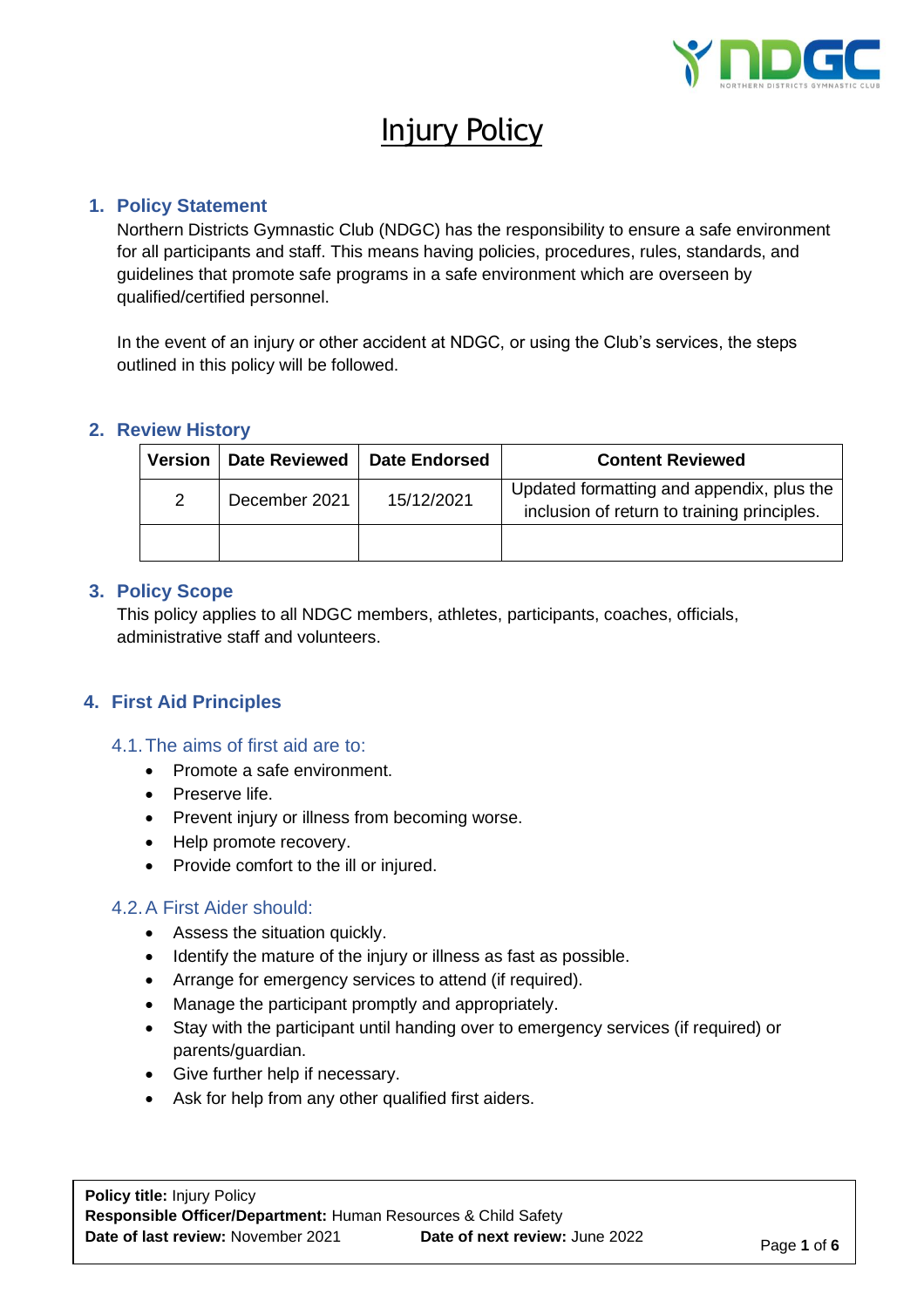

# **5. Injury Procedure**

## 5.1.If an Accident or Injury Occurs

- Stop the class and prevent any injured participants from moving or being harmed by further activity.
- Ensure the rest of the class is safe. Give responsibility for your group to another coach (if required) and stay with the injured person to assess what happened.
- Request assistance from the First Aid Officer (most senior qualified First Aid person) to assess the nature of the injury and give directions regarding treatment.
- Talk to the participant to ascertain what happened:
	- o What happened?
	- o How did it happen?
	- o What did you feel?
	- o Where does it hurt?
	- o Have you injured this part before?
- Observe the participant:
	- o Is the participant distressed?
	- $\circ$  Is the participant lying in an unusual position?
	- o Is there any swelling?
	- o Is there any difference when compared to the opposite limb?

### 5.2.In the event of a minor injury

- Administer first aid. If there is blood or any other fluid, gloves must be worn.
- Review the participants medical form/notes.
- Notify the parent/guardian at the conclusion of the class, or if required as soon as possible
	- $\circ$  If the athlete is unable to return to class within 30 minutes of the incident, the parent must be contacted informing them of the injury
	- $\circ$  When talking to a parent/guardian, do not make any diagnosis other than the obvious (e.g., Jane hurt her leg), and do not accept or place blame on anyone or anything.
- Coach to complete an injury report form and provide the original to the Competitive Programs Manager.
- Coach to follow up with the athlete or parent/guardian within 24-48 hours of the injury occurring and inform the Competitive Programs Manager.

## 5.3.In the event of a major injury

- Administer first aid and follow the principles of DRABCD.
- If there is a suspected neck or spinal injury, do not move the participant unless there is a risk to life (falling debris, fire and explosion). *Follow the NDGC Head Injury Assessment and Head Injury and Concussion Policy.*
- Stay with the participant and keep them as calm and comfortable as possible.
- Review the participants medical form/notes.
- If required, contact 000 for an ambulance.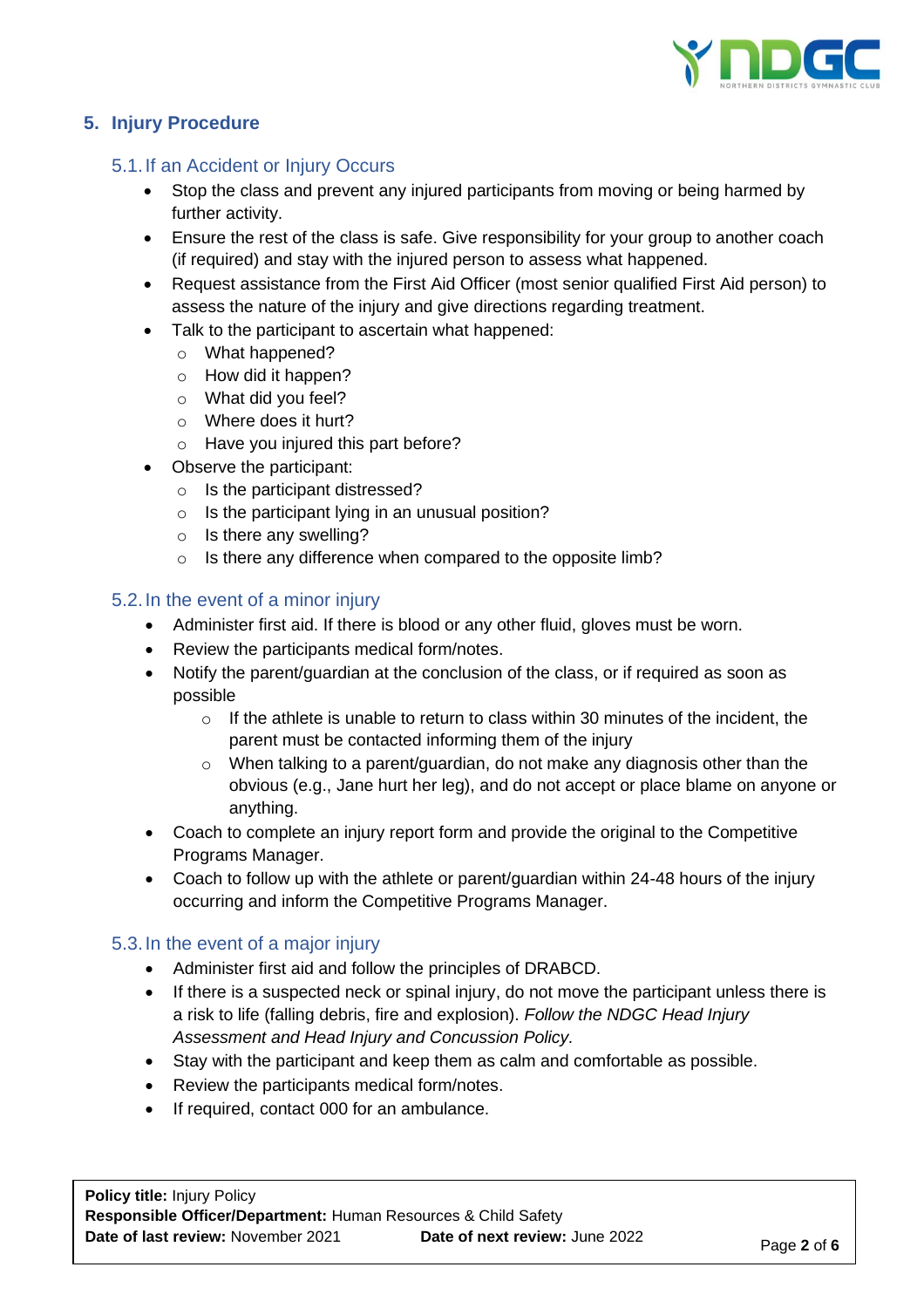

- Telephone the parents/emergency contact and inform them of the situation as promptly as possible.
	- $\circ$  When talking to a parent/guardian, do not make any diagnosis other than the obvious (e.g., Jane hurt her leg), and do not accept or place blame on anyone or anything.
- Coach to complete an injury report form and provide the original to the Competitive Programs Manager.
- Coach to follow up with the athlete or parent/guardian within 24 hours of the injury occurring.
- Competitive Programs Manager to follow up with parents/guardian within 24 hours of receiving the injury report form and to also discuss insurance claims (if required).
- If an ambulance is called, Management to email communication to members (as required).

# **6. Reporting and follow up**

- An Injury Report Form must be completed for every participant that is injured whilst in the NDGC facility.
- The Injury Report Form must be submitted to the Competitive Programs Manager at the conclusion of the class.
- Competitive Programs Manager to assess Injury Report Form and file in accordance with Best Practice Principles.
- The participants coach should follow up with the parent/guardian of the injured participant within 24-48 hours.
- The Competitive Programs Manager should follow up with the parent/guardian of the injured participant in the case of a major injury, providing insurance information as required.

## **7. Roles and Responsibilities**

## 7.1.Coach or Staff Member

- Remain with participant until assistance is provided.
- Contact emergency services (if required).
- Contact parent/guardian (either immediately after contacting ambulance or within 30 minutes if the participant cannot return to training).
- Complete the Injury Report Form.
- Follow up with the injured participant or parent/guardian.

# 7.2.First Aid Officer (May also be the coach)

- Provide first aid/assistance to the injured participant.
- Review medical form and determine appropriate treatment/management.
- Contact emergency services (if required).
- Assist in the completion of the Injury Report Form.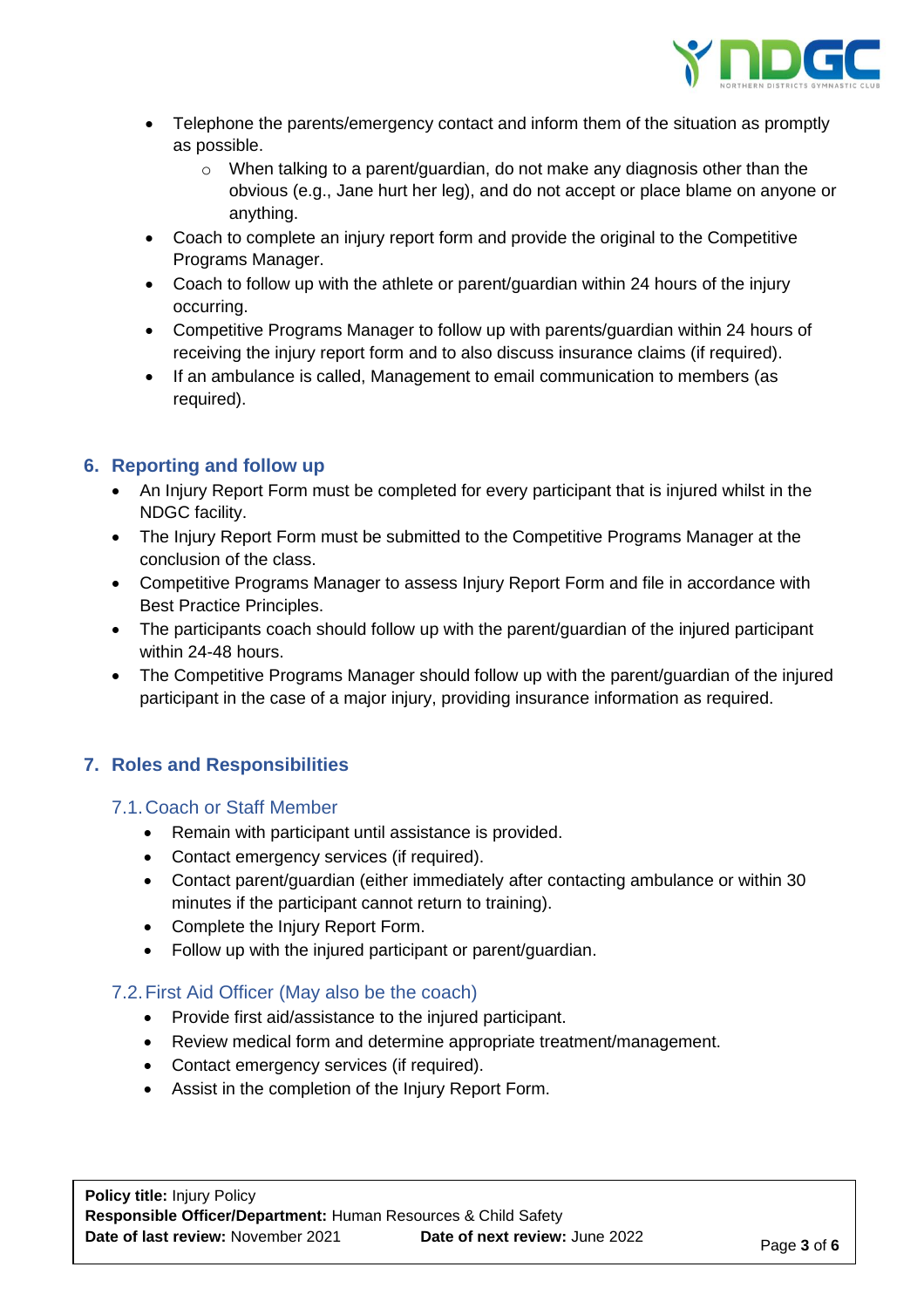

# 7.3.Competitive Programs Manager

- Review the Injury Report Form.
- Discuss the injury/incident with the coach.
- Follow up with the injured participant (in the event of a major injury) and provide insurance information.
- File the Injury Report Form in accordance with best practice principles.
- In the event the injury report infers that a duty of care and a risk management matter, the Competitive Programs Manager will investigate further with the General Manager.
- If required, the Competitive Programs Manager will collate all necessary paperwork and provide these to the parent, if they wish to lodge a claim through Marsh Advantage Insurance.

## **8. Return to training following an injury**

## 8.1.Returning to training from no training

- A Medical Certificate or letter from a doctor or treating practitioner advising training can recommence must be provided prior to returning to training.
- Coaches and Parents will agree on modified hours.
- Administration will be advised of any changes from no training to modified hours and fees will commence.
- Coaches will work closely with the Parent and Athlete on their physical and mental wellness and make recommendations accordingly.

## 8.2.Moving from modified training to full training

- A Medical Certificate or letter from a Doctor or treating practitioner advising training can return to full training must be provided prior to returning to training.
- Gymsport Program Manager will advise Administration and fees will be adjusted accordingly back to full fees.

#### 8.3.Return to training following a head injury or concussion

• Return to training principles following a head injury or concussion will follow the procedures outlined in the *NDGC Head Injury and Concussion Policy.*

#### **9. Emergency Contact Numbers**

- Ambulance, Fire and Police (emergency only): 000
- Police (non-urgent): 131 444
- State Emergency Services (SES): 132 500
- WA Poisons Information Centre: 13 11 26

#### **10.Related Policies, Procedures and Forms**

- Injury Report Form
- NDGC Head Injury and Concussion Policy
- NDGC Modified Training Hours Policy

**Policy title:** Injury Policy **Responsible Officer/Department:** Human Resources & Child Safety **Date of last review:** November 2021 **Date of next review:** June 2022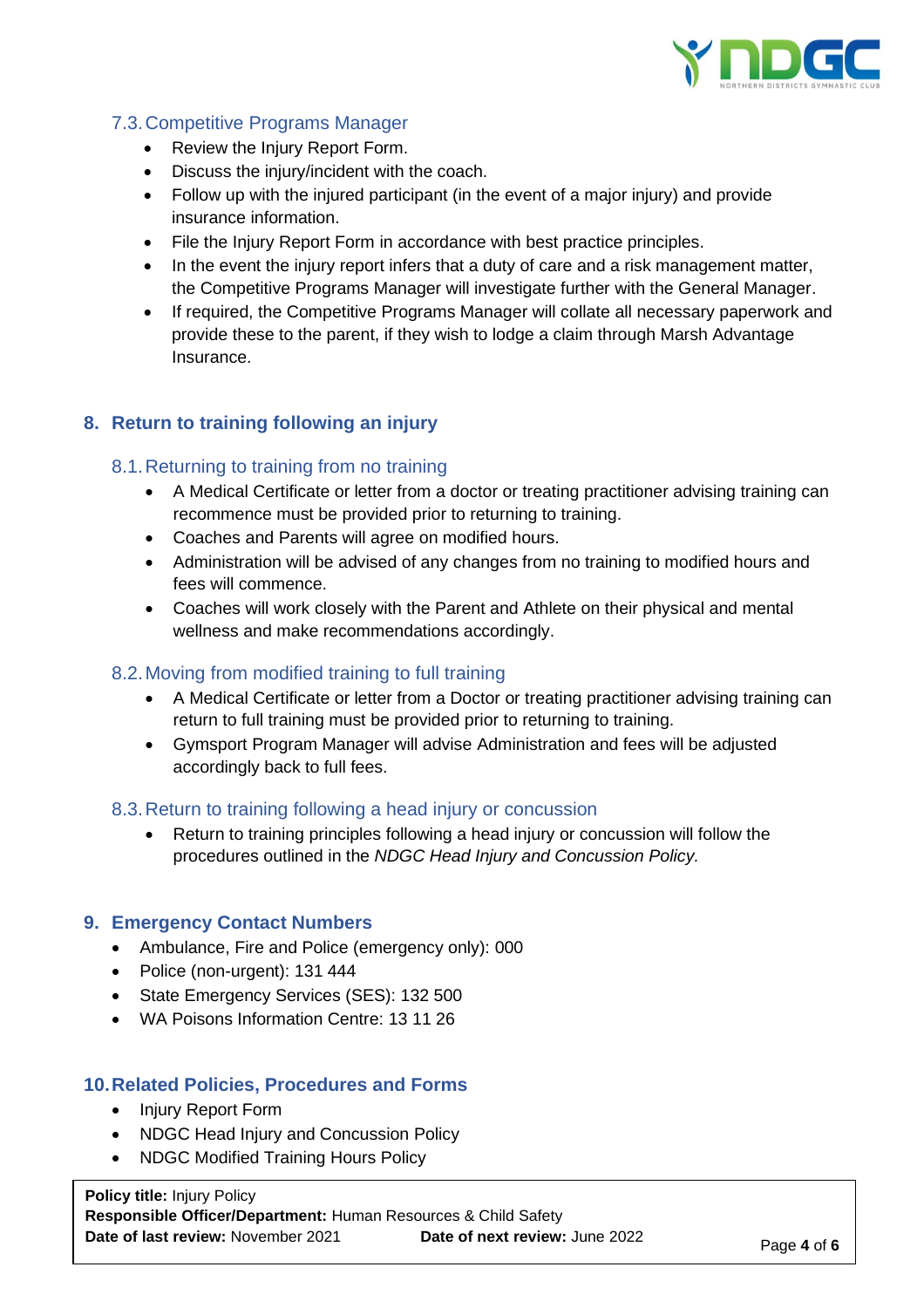

## **11.Appendix**

• Appendix 1.0: Wong-Baker Facial Grimace Scale

## **12.Additions and Changes to Policy**

Recommended changes to this policy may be submitted to NDGC for consideration. Management will review the recommendations and make changes to this policy if necessary. Should changes be accepted, the policy would be updated, dated and circulated.

### **13.Confidentiality and Reporting**

Breaches of this policy must be reported to NDGC within 14 days of any occurrence. Breaches of this policy must be kept confidential and disclosure to any third party beyond NDGC management is not permitted.